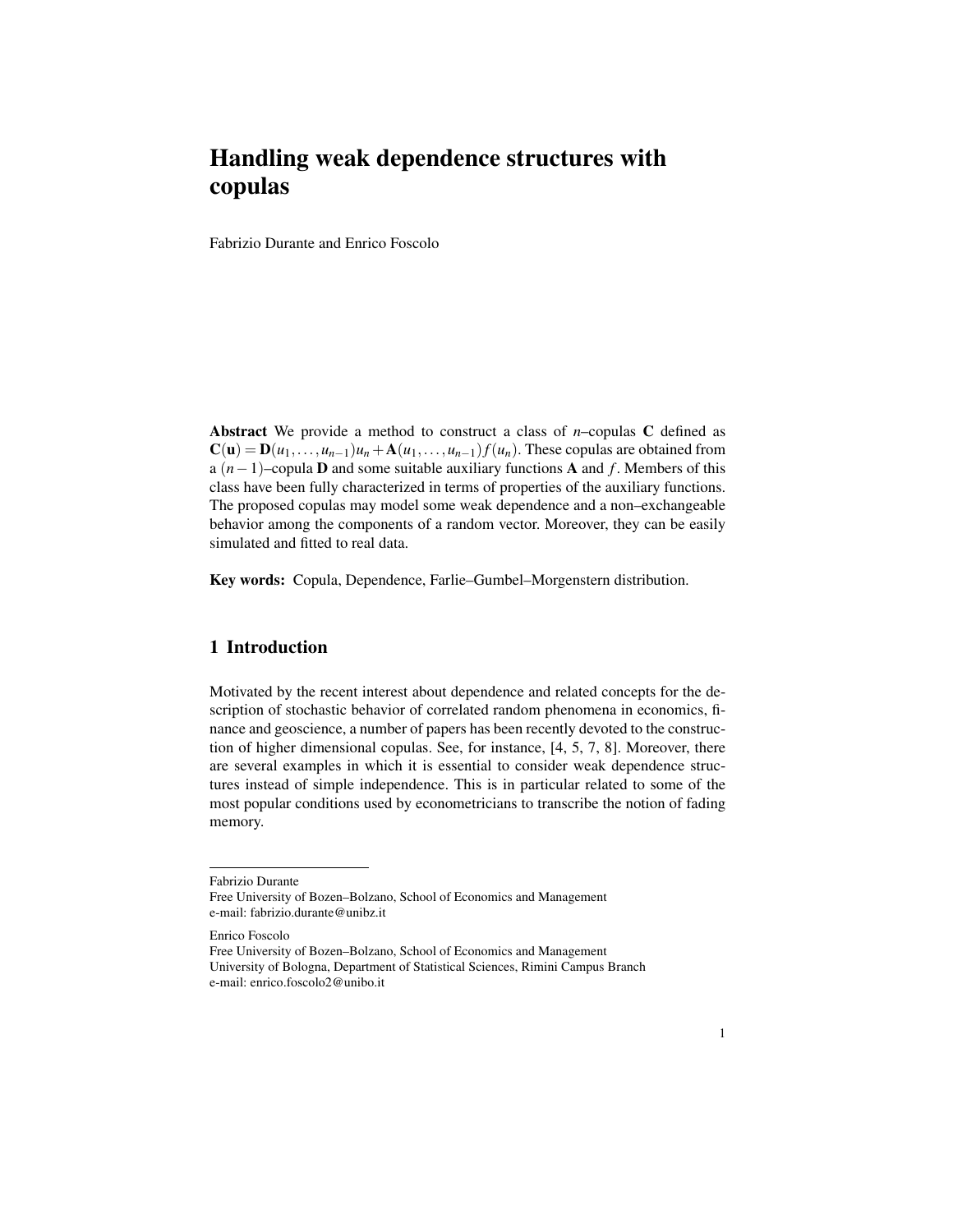Here we are interested on a special construction for copulas, which is based on the modification of a known copula by adding to its expression a factor term in order to allow more flexibility in the dependence structure. Constructions of this type are sometimes called *perturbations of a copula* [2] and have been implicitly used in the literature several times; e.g., see the Farlie–Gumbel–Morgenstern distribution (hereafter, FGM) and its various modifications [1].

Specifically, we extend an  $(n-1)$ –copula **D** to a *n*–copula **C** such that **D** is a multivariate margin of  $C$  in most cases. Methods of this type are particularly useful when one knows the behavior of a  $(n-1)$  random vector, say  $\mathbf{X}' = (X_1, X_2, \dots, X_{n-1})$ , but there is small evidence about the relations between  $X'$  and another random variable  $X_n$  that should be included into the model. This approach has some other features of interest; i.e., dependent random samples can be easily simulated (via conditional distribution method) and copula parameters estimated by using maximum pseudo– likelihood techniques.

The described method has been investigated in detail in [3], where an application to hydrological data is also given.

## 2 The model

Let  $\mathbb{I} = [0,1]$ . Given  $\mathbf{u} = (u_1, \ldots, u_n) \in \mathbb{I}^n$ , we denote  $\mathbf{u}' = (u_1, \ldots, u_{n-1})$ . For *n* ≥ 3 and a given (*n*−1)–copula D, we aim at considering *n*–copulas that can be expressed in the form

$$
\mathbf{C}(\mathbf{u}) = \mathbf{D}(\mathbf{u}') u_n + \mathbf{A}(\mathbf{u}') f(u_n)
$$
 (1)

for suitable functions  $\mathbf{A} : \mathbb{I}^{n-1} \to \mathbb{R}$  and  $f: \mathbb{I} \to \mathbb{R}$ .

Notice that, if  $f(t) = t(1-t)$  for every  $t \in \mathbb{I}$ , then copulas of type (1) have been considered in [9], where it is also shown that they include the FGM family of multivariate copulas. The following result characterizes the *n*-copulas of type (1).

**Proposition 1.** Let **D** be an  $(n-1)$ –copula. If  $\mathbf{A}: \mathbb{I}^{n-1} \to \mathbb{R}$  and  $f: \mathbb{I} \to \mathbb{R}$  are two *non–zero functions, then* C *defined by* (1) *is an n–copula if, and only if,* A *and f satisfy the following conditions:*

- $(A1)$  **A**(1) = 0 *and*  $A(u') = 0$  *for all*  $u' \in I^{n-1}$  *having at least one component equal to* 0*;*
- *(A2)*  $f(0) = 0$  *and*  $f(1) = 0$  *or, otherwise*,  $A(u') = 0$  *for all*  $u' ∈ ℤ<sup>n-1</sup>$  *having n*−2 *components equal to* 1*;*
- *(A3) f is absolutely continuous and*  $\alpha_{D,A} \leq f'(t) \leq \beta_{D,A}$  *for almost every*  $t \in \mathbb{I}$ *, where*  $\alpha_{D,A}$  *and*  $\beta_{D,A}$  *are provided in [3].*

Here we provide some examples that illustrate the usefulness of previous result.

*Example 1.* Let  $D = \prod_{n=1}$  the independence copula and let  $f: \mathbb{I} \to \mathbb{R}$ . Let  $A: \mathbb{I}^{n-1} \to$ R be the function defined by  $\mathbf{A}(\mathbf{u}') = \prod_{i=1}^{n-1} u_i(1 - u_i)$ . Thus,  $\mathbf{C}: \mathbb{I}^n \to \mathbb{I}$  given by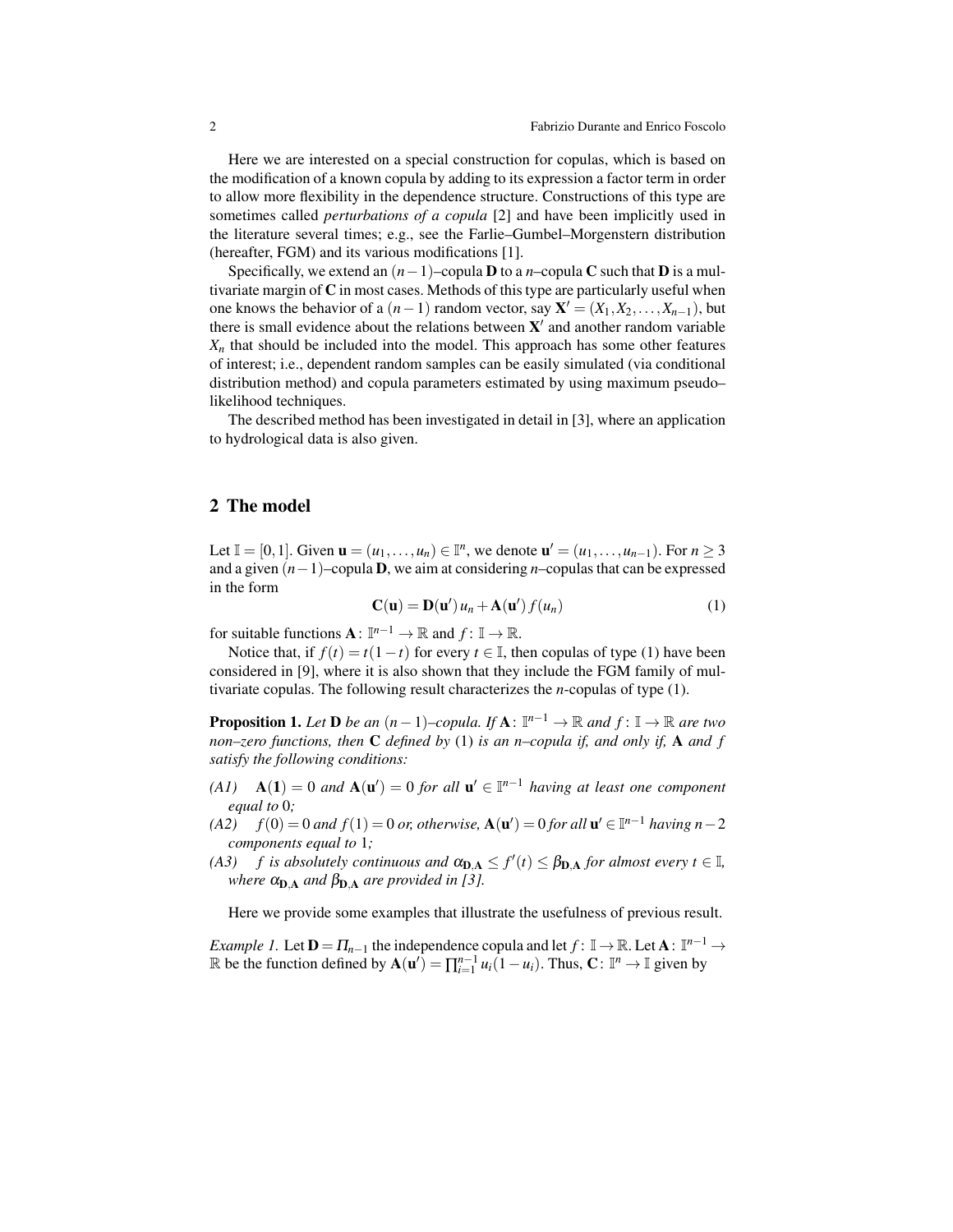Handling weak dependence structures with copulas 3

$$
\mathbf{C}(\mathbf{u}) = \Pi_n(\mathbf{u}) + \prod_{i=1}^{n-1} u_i (1 - u_i) f(u_n), \quad \mathbf{u} \in \mathbb{I}^n,
$$

is an *n*–copula if, and only if, *f* is a 1–Lipschitz function satisfying (A3). This model can be used when all the variables of interest are pairwise independent, but the model is not globally independent.

*Example 2.* Let **D** be an  $(n-1)$ –copula and let *f* be the absolutely continuous function defined on  $\mathbb{I}$  by  $f(t) = t(1-t)(2+t)$ . Let  $\mathbf{A}: \mathbb{I}^{n-1} \to \mathbb{R}$  be a function satisfying conditions (A1) and (A2). It follows that

$$
\mathbf{C}(\mathbf{u}) = \mathbf{D}(\mathbf{u}') u_n + \mathbf{A}(\mathbf{u}') u_n (1 - u_n) (2 + u_n)
$$
 (2)

is an *n*–copula if, and only if,  $-V_D(J')/2 \le V_A(J') \le V_D(J')/3$  for every  $(n-1)$ –box *J'* in  $\mathbb{I}^{n-1}$ . Copulas of type (2) belong to the family of *n*–copulas with cubic section in one variable discussed in [10].

*Example 3.* Let us consider  $\mathbf{D} = M_{n-1}$  the comonotonicity copula, and let  $\mathbf{A}: \mathbb{I}^{n-1} \to$  $\mathbb R$  be given by

$$
\mathbf{A}(\mathbf{u}') = \begin{cases} 1 - M_{n-1}(\mathbf{u}'), & \mathbf{u}' \in [\frac{1}{2}, 1]^{n-1}, \\ M_{n-1}(\mathbf{u}'), & \text{otherwise.} \end{cases}
$$

Let  $f: \mathbb{I} \to \mathbb{R}$  be a function such that  $f(0) = f(1) = 0$ . Then

$$
\mathbf{C}(\mathbf{u}) = \begin{cases} M_{n-1}(\mathbf{u}')(u_n - f(u_n)) + f(u_n), & \mathbf{u}' \in [\frac{1}{2}, 1]^{n-1}, \\ M_{n-1}(\mathbf{u}')((u_n + f(u_n))), & \text{otherwise} \end{cases}
$$

is an *n*–copula if, and only if, *f* is a 1–Lipschitz function. Notice that such a C is not absolutely continuous.

### 3 The model in practice

Here, we present some features of the obtained model that could be useful from a practical viewpoint.

- Probabilistic interpretation. Intuitively, copulas of type (1) have been obtained from a basis copula, namely  $\mathbf{D}(\mathbf{u}')$   $u_n$ , which is modified by means of an additive term, namely  $\mathbf{A}(\mathbf{u}') f(u_n)$ , in order to ensure that C describes a wider range of weak dependence than the basis copula. In fact, if  $X$  were a random vector whose copula is  $D(u')u_n$ , then  $X_n$  would be independent from the other variable. But, in such a model, the modification  $\mathbf{A}(\mathbf{u}') f(u_n)$  includes artificially a link between  $X_n$  and the other components of **X**.
- Richness of the method. The present construction principle allows to obtain families of copulas that are more general than the classes previously considered (see